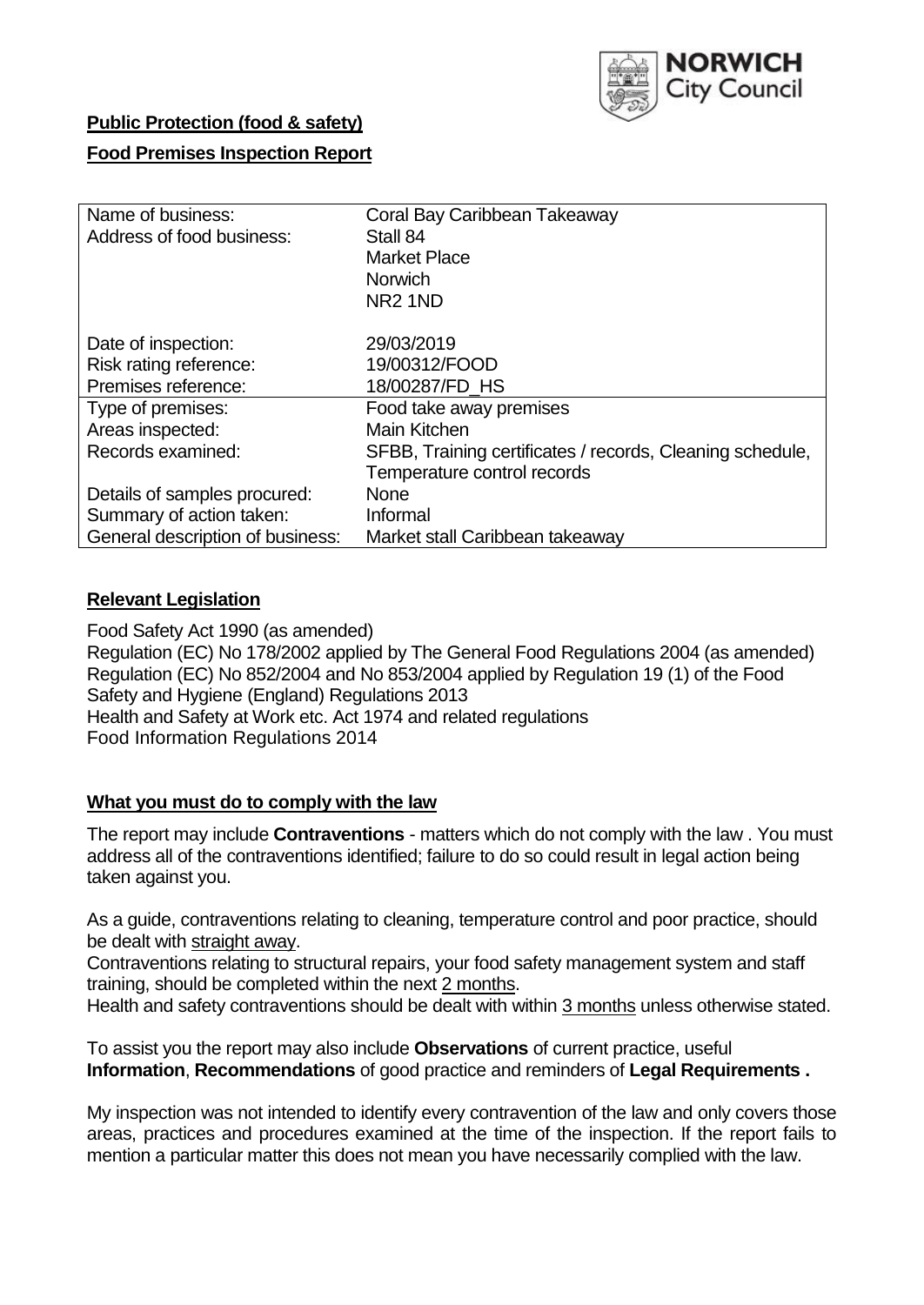# **FOOD SAFETY**

## **How we calculate your Food Hygiene Rating:**

The food safety section has been divided into the three areas which you are scored against for the hygiene rating: 1. food hygiene and safety procedures, 2. structural requirements and 3. confidence in management/control procedures. Each section begins with a summary of what was observed and the score you have been given. Details of how these scores combine to produce your overall food hygiene rating are shown in the table.

| <b>Compliance Area</b>                     |          |    |                | <b>You Score</b> |           |                |           |    |                |  |  |
|--------------------------------------------|----------|----|----------------|------------------|-----------|----------------|-----------|----|----------------|--|--|
| Food Hygiene and Safety                    |          |    | $\Omega$       | 5                | 10        | 15             | 20        | 25 |                |  |  |
| <b>Structure and Cleaning</b>              |          |    | $\overline{0}$ | 5                | 10        | 15             | 20        | 25 |                |  |  |
| Confidence in management & control systems |          |    | $\Omega$       | 5                | 10        | 15             | 20        | 30 |                |  |  |
|                                            |          |    |                |                  |           |                |           |    |                |  |  |
| <b>Your Total score</b>                    | $0 - 15$ | 20 | $25 - 30$      |                  | $35 - 40$ |                | $45 - 50$ |    | > 50           |  |  |
| <b>Your Worst score</b>                    | 5        | 10 | 10             |                  | 15        |                | 20        |    | $\blacksquare$ |  |  |
|                                            |          |    |                |                  |           |                |           |    |                |  |  |
| <b>Your Rating is</b>                      | 5        | 4  |                | 3                |           | $\overline{2}$ |           |    | $\Omega$       |  |  |

Your Food Hygiene Rating is 5 - a very good standard



## **1. Food Hygiene and Safety**

Food hygiene standards are high. You demonstrated a very good standard of compliance with legal requirements. You have safe food handling practices and procedures and all the necessary control measures to prevent cross-contamination are in place. Some minor contraventions require your attention. **(Score 5)**

Contamination risks

**Contravention** The following exposed food to the general risk of cross-contamination with bacteria or allergens or its physical contamination with dirt, foreign objects or chemicals:

• electric fly killer sited near to where open food was handled

**Observation** Given that your stall is so small it may be difficult to site it where it doesn't represent a contamination risk to food. Consider removing it altogether and only reinstating it if flies are a problem.

**Observation** I was pleased to see you were able to demonstrate effective controls to prevent cross-contamination.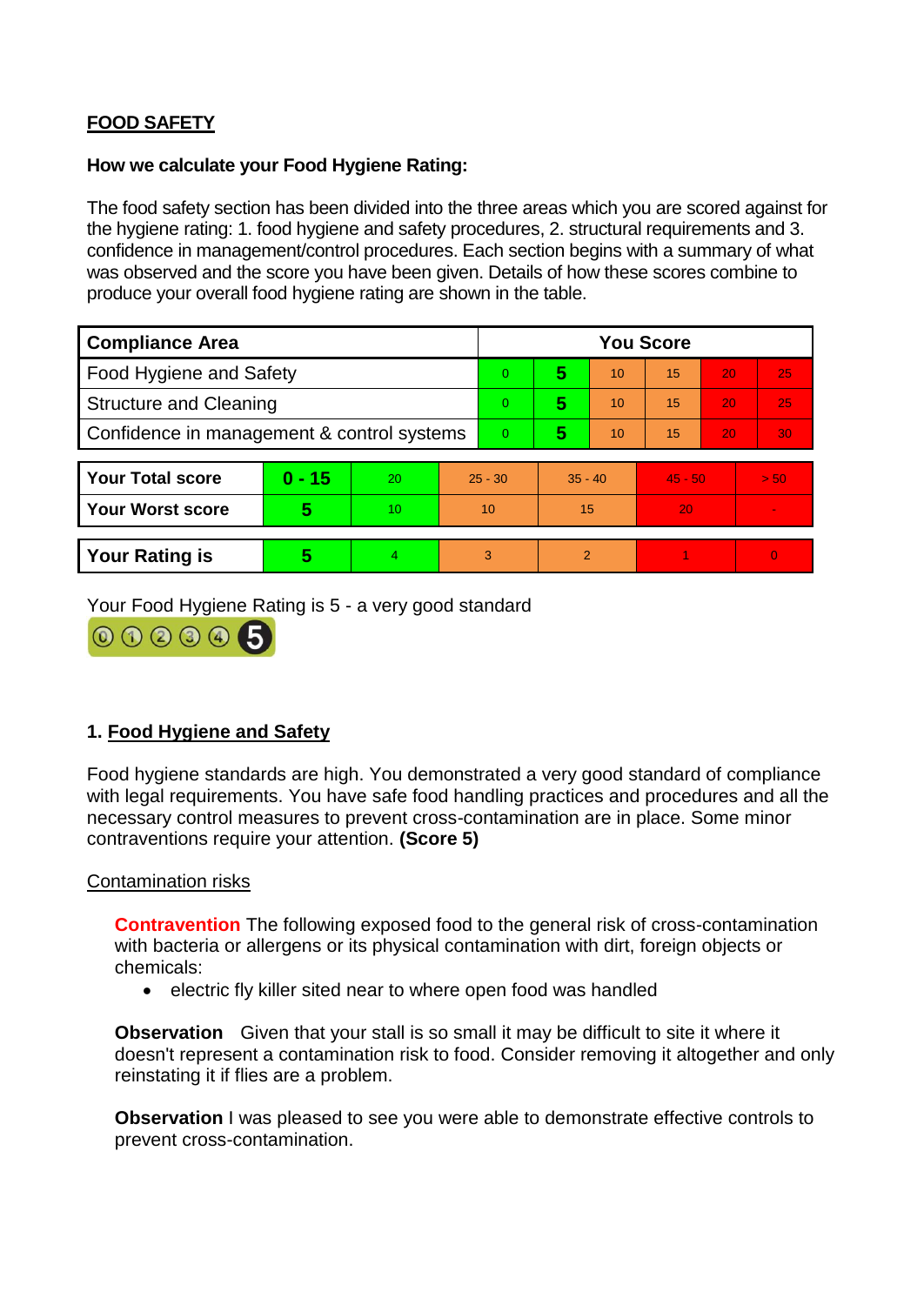**Recommendation** Protect the lids of foil trays from contamination. Do not slide them half under the Bain Marie.

## Hand-washing

**Observation** I was pleased to see hand-washing was well managed.

### Personal Hygiene

**Recommendation** wear a hat when preparing food. It will help establish your 'due diligence'.

### Temperature Control

**Recommendation** Take a second temperature reading (one for each batch added to the bain-marie). You have a single period of up to two hours, in which to display hot for sale at below  $63^{\circ}$ C, after which it must be immediately brought up to temperature, sold or discarded.

## **2. Structure and Cleaning**

The structure facilities and standard of cleaning and maintenance are all of a good standard and only minor repairs and/or improvements are required. Pest control and waste disposal provisions are adequate. The minor contraventions require your attention. **(Score 5)**

#### Cleaning Chemicals / Materials / Equipment and Methods

**Observation I** was pleased to see that the premises was kept clean and that your cleaning materials, methods and equipment were able to minimise the spread of harmful bacteria between surfaces.

## Facilities and Structural provision

**Contravention** The following facilities were inadequate and must be improved:

• large hole in the ceiling exposing the roof void

#### Pest Control

**Recommendation** Consider removing the electric fly killer (see Contamination risks section above)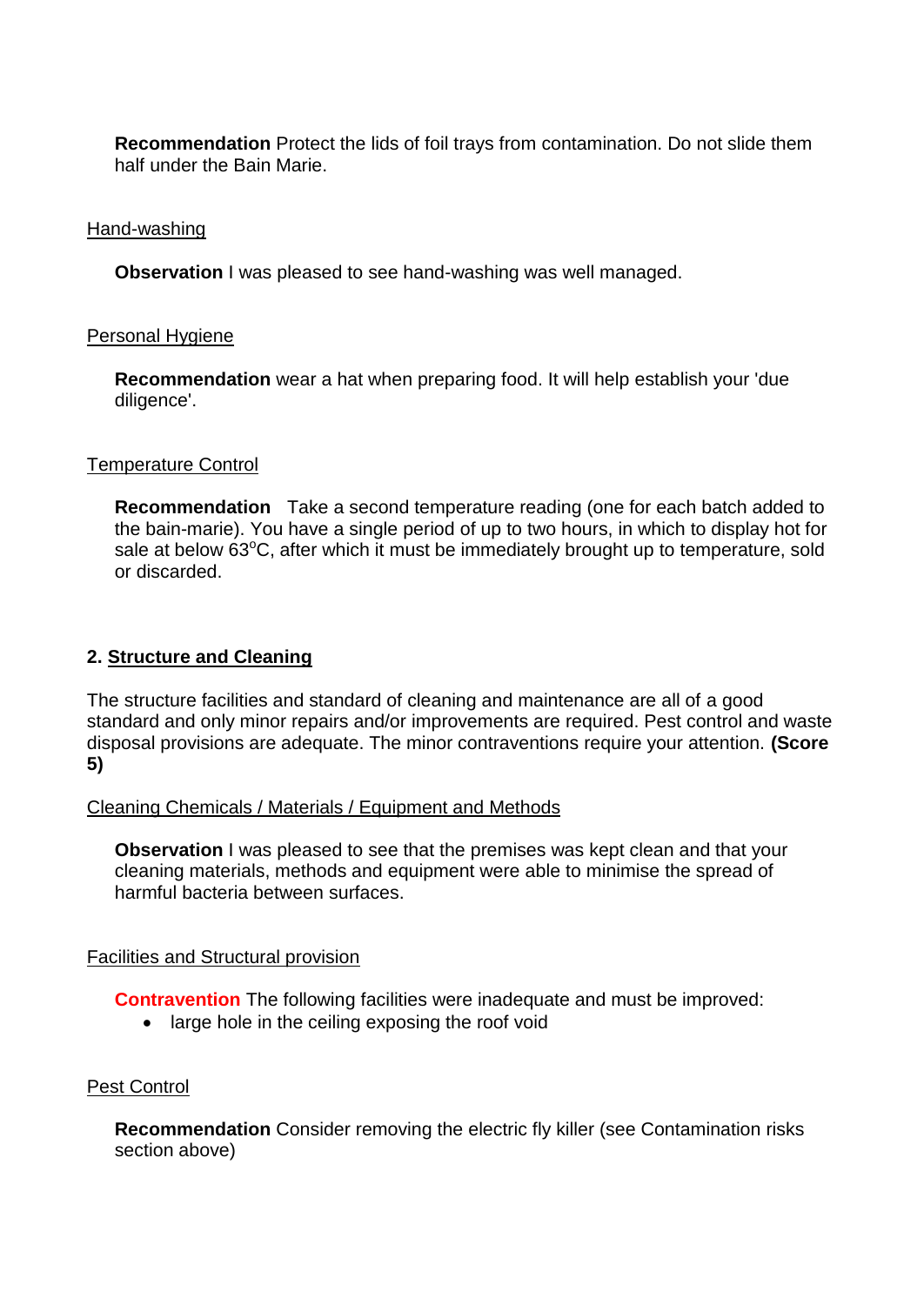## **3. Confidence in Management**

A food safety management system is in place and you demonstrate a very good standard of compliance with the law. Food hazards are understood properly controlled managed and reviewed. Your records are appropriate and generally maintained. Your staff are suitably supervised and trained. You have a good track record. There are some minor contraventions which require your attention. **(Score 5)**

## Type of Food Safety Management System Required

**Observation** Your SFBB/food safety management system was in place and working well. I was confident you had effective control over hazards to food.

**Observation** You were date labelling perishable foods appropriately and could demonstrate effective control over food spoilage organisms.

**Observation** You had colour-coded equipment and effective separation between raw and ready-to-eat food. You could demonstrate effective disinfection of surfaces between operations.

**Observation** You were monitoring (and recording) the temperatures of your fridges and freezers well as the temperature of cooked/hot-held food and could demonstrate effective systems for controlling bacterial growth and survival.

## Proving Your Arrangements are Working Well

**Contravention** You are not working to the following safe methods in your SFBB pack:

- 4-weekly checks
- training records / supplier lists
- fill in suppliers list

**Observation** You were a bit vague when describing the temperature to which you reheat food.

**Guidance** Establish 'critical limits' i.e. reheating temperatures, and stick to them. You need to be clear when a reheating temperature meets your target or fails it.

#### **Traceability**

**Contravention** You could not reliably demonstrate the origin of the following foods because your records and/or labels were inadequate:

• suppliers lists not filled out